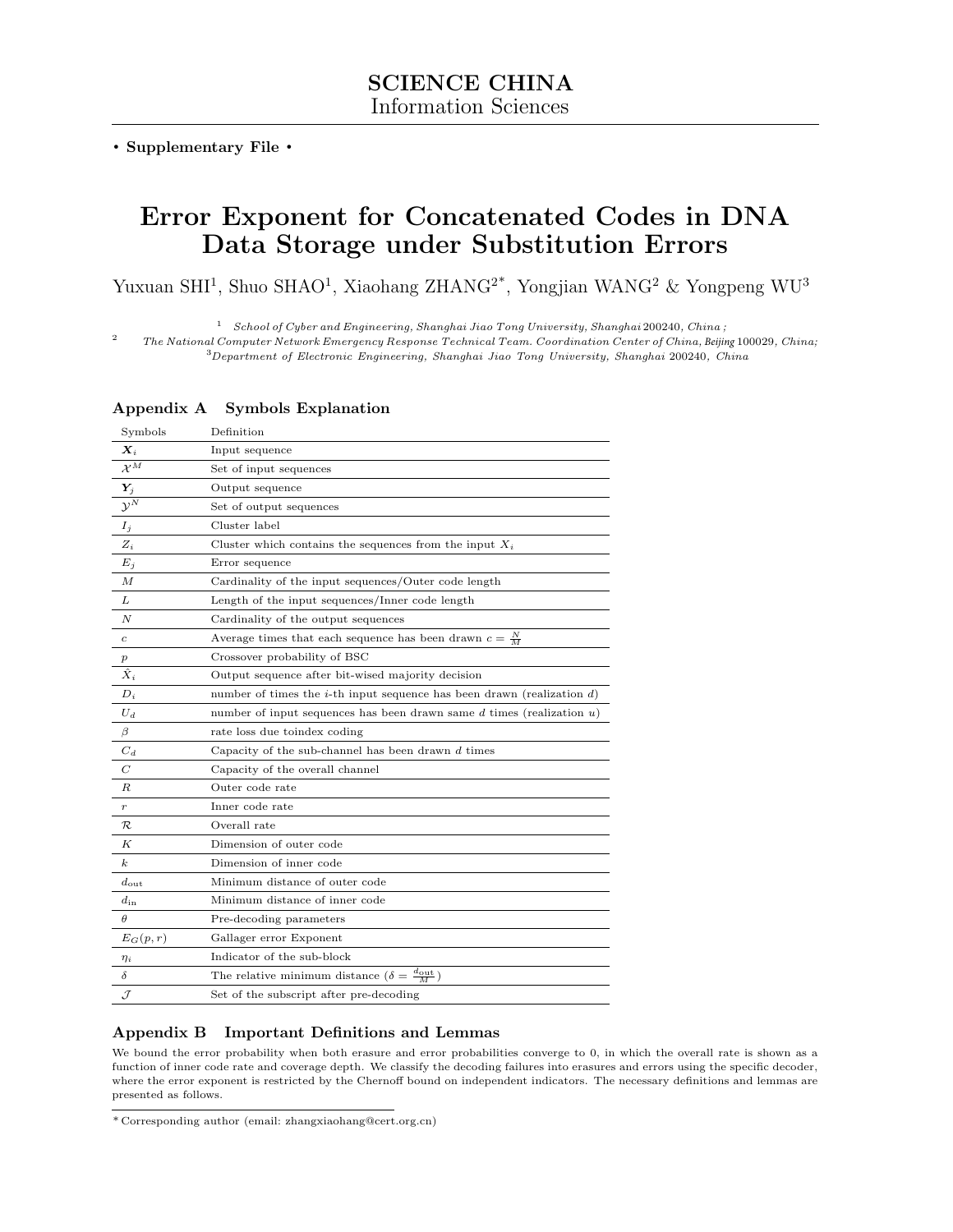SHI Y, et al. Sci China Inf Sci 2

<span id="page-1-0"></span>

| $\dot{i}$        | $\eta^M$ | $\boldsymbol{d}^M$ |  | $\boldsymbol{d}$ | $\sum_{i} \eta_i$          | $\boldsymbol{u}^N$ |
|------------------|----------|--------------------|--|------------------|----------------------------|--------------------|
| $\mathbf{1}$     | $\eta_1$ | 1                  |  | 0                | $\eta_9$                   | 1                  |
| $\boldsymbol{2}$ | $\eta_2$ | 3                  |  | 1                | $\eta_1 + \eta_8$          | $\overline{2}$     |
| 3                | $\eta_3$ | 3                  |  | 2                | $\eta_7$                   | 1                  |
| 4                | $\eta_4$ | 4                  |  | 3                | $\eta_2 + \eta_3 + \eta_5$ | $\sqrt{3}$         |
| 5                | $\eta_5$ | 3                  |  | 4                | $\eta_4 + \eta_6$          | $\overline{2}$     |
| 6                | $\eta_6$ | 4                  |  | 5                | 0                          | 0                  |
| 7                | $\eta_7$ | 2                  |  | 6                | 0                          | 0                  |
| 8                | $\eta_8$ | 1                  |  |                  |                            |                    |
| 9                | $\eta_9$ | 0                  |  | 21               | 0                          | 0                  |

**Table B1** Regroup of the binary indicators in terms of d for  $M = 9$  and  $N = 21$ 

**Definition 1.** Given the input strands  $\{X_i\}_1^M$  and the output  $\{Y_j\}_1^N$ , random variable  $D_i$  refers to the numbers of the *i*-th strands has been drawn, with realization  $d$ . Moreover the number of input strands which have been drawn exactly  $d$  times, is defined as random variable  $U_d$  with realization u

$$
D_i = |\{j: I_j = i, i \in [1, M]\}|
$$
  

$$
U_d = |\{i: D_i = d, d \in [0, N]\}|
$$
  

$$
U^N = \{U_0, U_1, ..., U_N\}
$$

Apparently  $\sum_{i=1}^{M} D_i = N$  and  $\sum_{d=0}^{N} U_d = M$ .

**Definition 2.** Given  $\hat{\mathbf{X}}_i$  and  $\mathbf{X}_i$ . Define such a indicator  $\eta_i$  implies whether the *i*-th sub-block is decoded successfully or not, i.e.

$$
\eta_i = \begin{cases} 1 & \mathbb{D}_\text{in}(\hat{\boldsymbol{X}}_i) \neq \boldsymbol{X}_i \\ 0 & \mathbb{D}_\text{in}(\hat{\boldsymbol{X}}_i) = \boldsymbol{X}_i \end{cases}
$$

where  $\mathbb{D}_{\text{in}}$  refers to the inner decoder.

**Lemma 1.** With notation as above, fix  $0 < \delta < 1$  and  $\mathcal{J} = \{i : |Z_i| \geq \theta\}$ . Then the error probability of outer code could be bounded by

$$
P_w = \sum_{u^N} \mathbb{P}\left\{\sum_{i \in \mathcal{J}} \eta_i \geqslant M\delta \middle| \mathbf{D}^M = \mathbf{d}_u^M\right\} \cdot \mathbb{P}\{\mathbf{U}^N = \mathbf{u}^N\},\tag{B1}
$$

where  $d_u^M \in \mathcal{D}^M(u^N) = \left\{ d^M : \Pi(d^M) = u^N \right\}$  and  $\Pi(\cdot)$  is the function which is used to map vector  $d^M$  to  $u^N$ . The function  $\Pi(\cdot)$ and the regroup of the indicators  $\boldsymbol{\eta}^M$  is illustrated in Table[.B1](#page-1-0)

*Proof.* We abbreviate  $\mathbb{P}\{D^M = d^M\} = \mathbb{P}\{d^M\}$ , the same as  $u^N$ . The error probability can be reformulated as follows:

$$
P_w = \sum_{a^M} \mathbb{P}\left\{\sum_{i \in \mathcal{J}} \eta_i \geqslant M\delta \middle| d^M \right\} \mathbb{P}\left\{d^M\right\}
$$
  
= 
$$
\sum_{a^N} \sum_{d^M \in \mathcal{D}^M} \mathbb{P}\left\{\sum_{i \in \mathcal{J}} \eta_i \geqslant M\delta \middle| d_u^M \right\} \mathbb{P}\left\{d^M\right\}
$$
  
= 
$$
\sum_{a^N} \mathcal{F}(u^N) \sum_{d^M \in \mathcal{D}^M} \mathbb{P}\left\{d^M\right\}
$$
  
= 
$$
\sum_{a^N} \mathcal{F}(u^N) \mathbb{P}\left\{u^N\right\}
$$

(a) holds since  $\mathbb{P}\left\{\sum_{i\in\mathcal{J}}\eta_i\geqslant M\delta\big|\,\boldsymbol{d}_u^M\right\}=\mathcal{F}(\boldsymbol{u}^N)$  is a function of  $\boldsymbol{u}^N$  rather than  $\boldsymbol{d}^M$ .

**Remark 1.** The specific set  $\mathcal{D}^{M}(u^{N})$ , contains all  $d^{M}$  vectors which could be mapped to  $u^{N}$  vector. Given the condition that  $\mathbf{D}^M$  is in this set, the error probability could be represented by a function depending on  $\mathbf{u}^N$  rather than  $\mathbf{d}^M$ . This representation is attributed to that the conditional probability relies on the sum of binary indicators but not care about the permutation. It avoids the cumbersome distribution without losing the independence on these indicators.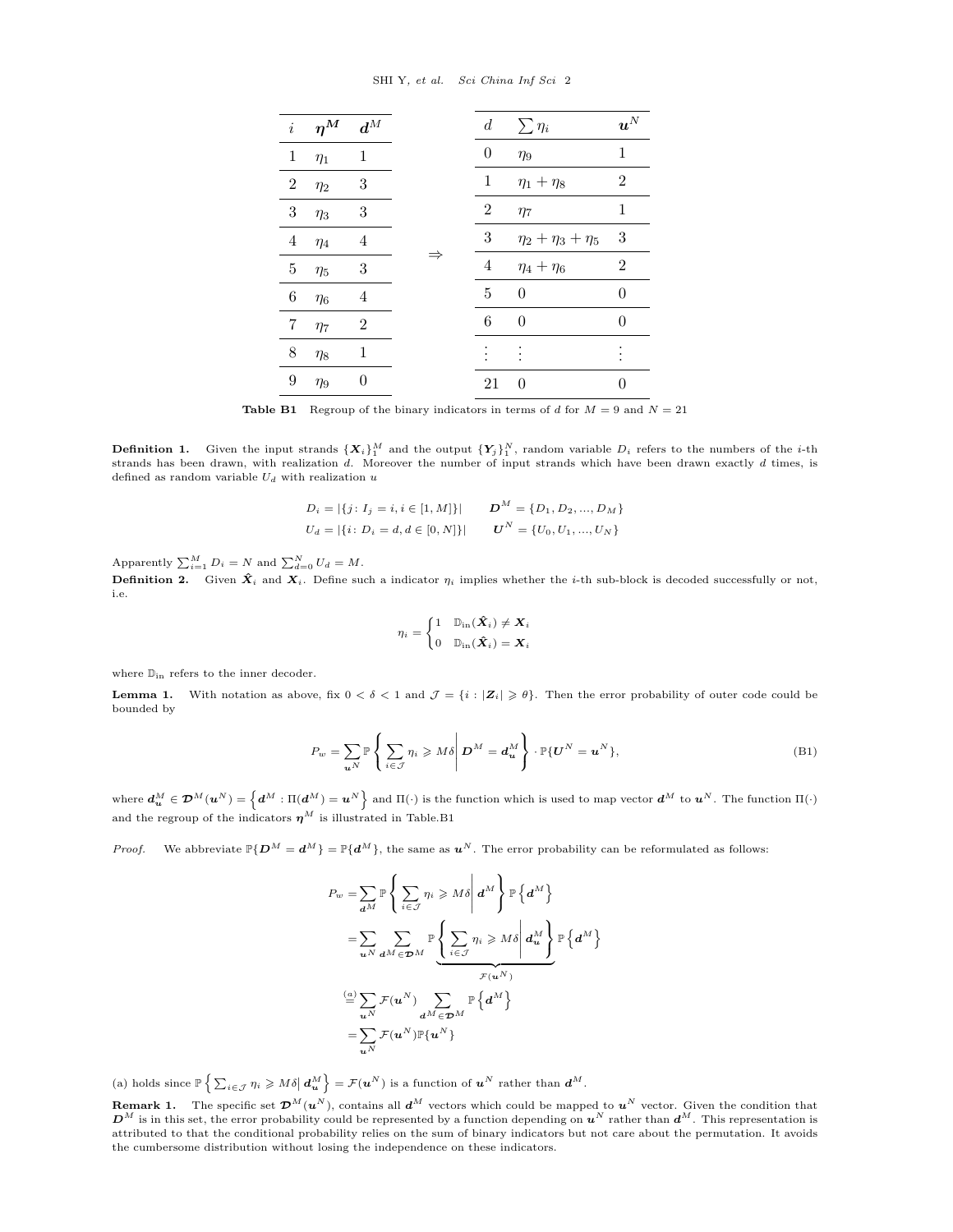**Lemma 2** (Forney's Exponent [\[1\]](#page-3-0)). There exists a concatenated code  $\mathcal{C}_{\text{cont}}$  whose outer code is a MDS code, with overall length  $M_0$  and overall rate R. Consider parallel BSC sub-channels with the same flip rate p, its probability of decoding error  $P_{err}$  ( $C_{cont}$ ) is given by

$$
P_{err}(\mathcal{C}_{cont}) \le \exp\{-M_0 E_C(p, \mathcal{R})\} \quad (0 \le \mathcal{R} < 1 - H_q(p)) \tag{B2}
$$

where

$$
E_F(p, \mathcal{R}) = \max_{0 < r < 1 - H_q(p)} \left( 1 - \frac{\mathcal{R}}{r} \right) E_G(p, r) \tag{B3}
$$

which is called the concatenation exponent or Forney's exponent.  $E_G(p, r)$  is the Gallager's random coding error exponent. The overall decoding complexity for the code  $C$  is given by at most

$$
O\left(M_0^2\log^2M_0\right)
$$

due to the fact that the outer code (which is always a Reed-Solomon code) used in [?] has a high decoding complexity. **Lemma 3** (Poissonization [\[2\]](#page-3-1)). For any fixed  $c > 0$  and the poisson distribution  $p_c(d) = e^{-c}c^d/d!$  there exists a set of functions  $f_d(M), d = 0, \ldots, N$  with  $f_0(M) + f_1(M) + \cdots + f_N(M) = o(M)$  such that for  $M \to \infty$ 

$$
\mathbb{P}\left(|U_d - Mp_c(d)| \leqslant f_d(M), d = 0, \dots, N\right) \to 1\tag{B4}
$$

**Remark 2.** This lemma implies the deviation between a random variable  $U_d$  and the expectation  $Mp_c(d)$  goes to  $o(M)$  as  $M \to \infty$ . It means in this case  $U_d \approx Mpc(d)$  with large enough M. This effect is known as Poissonization although  $D_i$  are statistically dependent and each variable  $U_d$  could be viewed as no longer random but almost deterministic. Moreover, the bounding functions  $f_d(M)$  are used to describe the "almost".

## Appendix C Proof of Theorem 1

Proof. We start the proof by counting the number of erasures and errors during the transmission. Erasures come from the reject to the clusters of small sizes  $C_d < r$ , since they are not able to transfer reliable information from the perspective of decoder. Consider the unique decoding, erasures consume the same amount of parity check of outer code. Moreover, errors occur when the left redundancy cannot afford the error correction. These two random variables can be given as:

$$
v = \sum_{d < \theta} U_d; \qquad w = \sum_{i \in \mathcal{J}} \eta_i
$$

The error probability of the proposed concatenated codes  $P_{err}(\mathcal{C}_{cont})$  can be bounded as

$$
P_{err} (\mathcal{C}_{cont}) = \mathbb{P} \{ h \neq \hat{h} \}
$$
  
\n
$$
= \mathbb{P} \{ v + 2w > M(1 - R) \}
$$
  
\n
$$
= \sum_{d^{M}} \mathbb{P} \{ v + 2w > M(1 - R) | d^{M} \} \mathbb{P} \{ d^{M} \}
$$
  
\n
$$
\stackrel{(b)}{=} \sum_{u^{N} \in \mathcal{T}} \mathbb{P} \{ v + 2w > M(1 - R) | d^{M}_{u} \} \mathbb{P} \{ u^{N} \} + \sum_{u^{N} \notin \mathcal{T}} \mathbb{P} \{ v + 2w > M(1 - R) | d^{M}_{u} \} \mathbb{P} \{ u^{N} \}
$$
  
\n
$$
\stackrel{(c)}{\leq} \mathcal{P} (1 - \epsilon) + \epsilon
$$

where in (b) we use Lemma 1 and split  $P_{err}(\mathcal{C}_{cont})$  into two parts, namely conditional probabilities given asymptotic and nonasymptotic distribution, where we define the asymptotic set  $\mathcal{T} = \left\{ \bm{u}^N : |U_d - M p_c(d)| \leqslant f_d(M), d = 1, 2, ..., N \right\}$  and  $f_d(M)$  is the deviation function dependent on M. From Lemma 3, given  $M \to \infty$ , we conclude the probability  $\mathbb{P}\{u^N \notin \mathcal{T}\} \to 0$ , i.e. the marginals  $D_i$  approach Poisson distributions and the random variables  $\frac{U_d}{M} \to p_c(d)$  can be viewed as asymptotically deterministic, in spite of the statistically dependence among  $D_i$ . In (c) we bound the asymptotic error probability by  $\mathcal P$  the non-asymptotic one by 1.

The conditional probability with  $u^N \in \mathcal{T}$  can be stated as:

$$
\mathbb{P}\left\{v+2w > M(1-R)|\boldsymbol{d}_u^M\right\}
$$
  
= 
$$
\mathbb{P}\left\{2w > M(1-R-\sum_{d<\theta}p_c(d))|\boldsymbol{d}_u^M\right\}
$$

Next given the  $d_u^M$  sampling vector,  ${\{\eta_i\}}_{i \in \mathcal{J}}$  are independent binomial random variables with different  $P_i$  respectively, where  $P_i = \mathbb{P}\{d_H(\boldsymbol{X}_i, \hat{\boldsymbol{X}}_i) \geqslant \frac{d_{\text{in}}}{2}\}.$  Define  $\bar{P} = \max_{1 \leqslant i \leqslant M} P_i$  we denote the maximum error probability of inner decoder. Then we bound this conditional error probability with Lemma 2

$$
\mathbb{P}\left\{2w > M(1 - R - \sum_{d < \theta} p_c(d))\right\} \leq \sum_{i=M\tau}^{M} \binom{M}{i} \bar{P}^i (1 - \bar{P})^{M-i}
$$